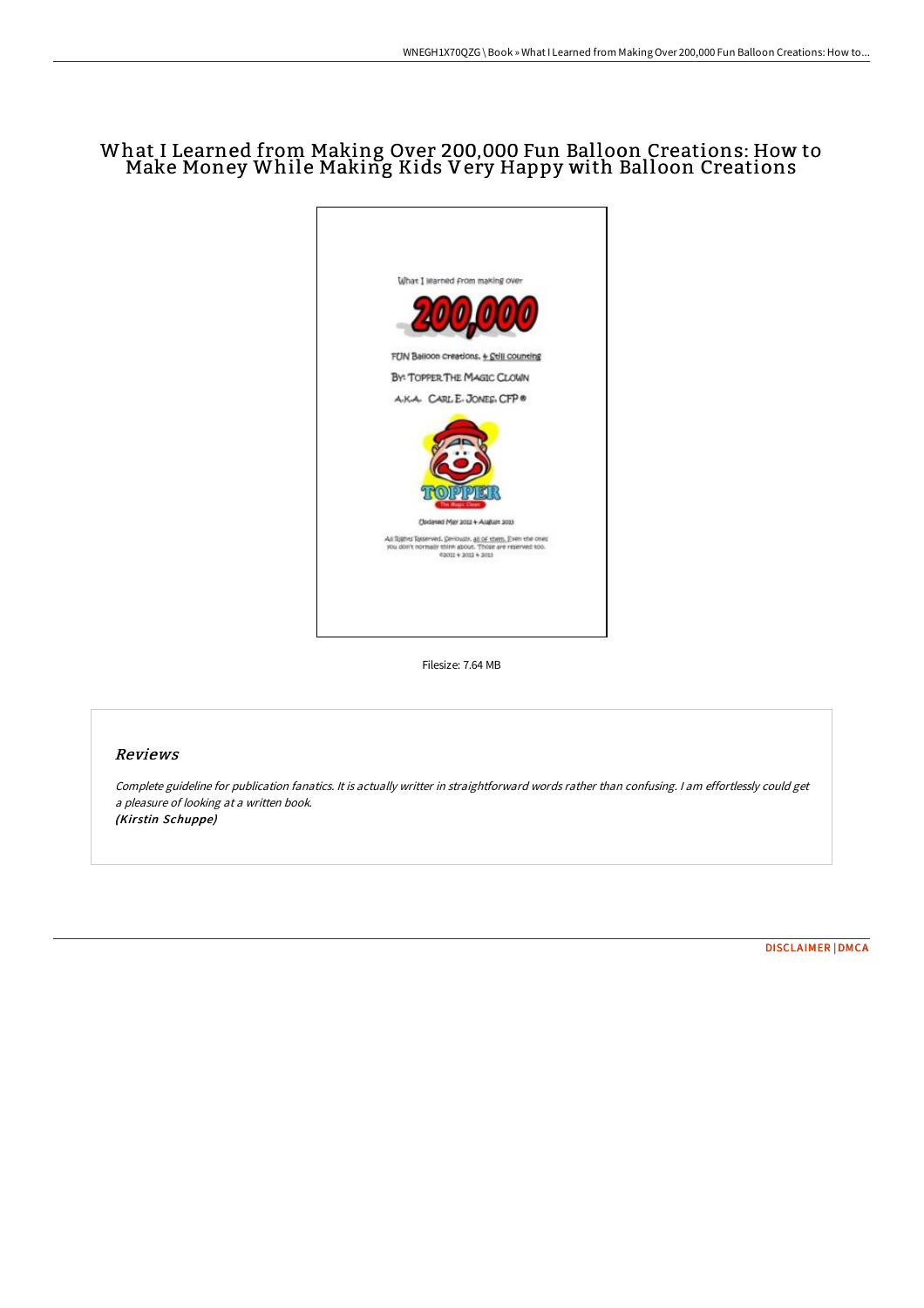## WHAT I LEARNED FROM MAKING OVER 200,000 FUN BALLOON CREATIONS: HOW TO MAKE MONEY WHILE MAKING KIDS VERY HAPPY WITH BALLOON CREATIONS



To get What I Learned from Making Over 200,000 Fun Balloon Creations: How to Make Money While Making Kids Very Happy with Balloon Creations eBook, make sure you refer to the link beneath and download the document or have access to additional information that are have conjunction with WHAT I LEARNED FROM MAKING OVER 200,000 FUN BALLOON CREATIONS: HOW TO MAKE MONEY WHILE MAKING KIDS VERY HAPPY WITH BALLOON CREATIONS ebook.

Createspace. Paperback. Condition: New. This item is printed on demand. 218 pages. Dimensions: 8.9in. x 5.9in. x 0.6in.Want to make some extra money with an initial outlay of 2-3 hours and 25 or less Want to have FUN doing it Want to work when and where you determine Well then - you better get this book! There is an incredible opportunity for people who are personable, outgoing, friendly, like kids and that have enough common sense to come in out of the rain. Seriously! Thats all it takes! Topper the Clown originally titled this book What I Learned From Making Over 100, 000 FUN Balloon Creations! However, since then, hes made over 100, 000 MORE and the knowledge you get in this book is EVERYTHING hes learned over the years about how to have fun, and how to make money doing it. Topper tells you everything you need to know in this book to soon start hearing his favorite 3 words when hes twisting for pay. Those three words are Keep The Change! Keep The Change Yep! When the total is 12 and they hand you a 20 and say KTC is almost DOUBLES your income on the same customer! If you have a parent with a child in front of you, doesnt it make sense to make THEM as happy as humanly possible so that they will WANT to say, KTC! Sure it does! How do you get that to happen READ THIS BOOK! Topper has been a professional clown since around 1999. He became a Certified Financial Planner in 1995. Hes also an award winning clown and magician along with being an experienced public speaker and fund raiser for Childrens Hospitals since 1996. Topper combines the best of all his experience into his persona as Topper the Magic...

Read What I Learned from Making Over 200,000 Fun Balloon [Creations:](http://www.bookdirs.com/what-i-learned-from-making-over-200-000-fun-ball.html) How to Make Money While Making Kids Very Happy with Balloon Creations Online

Download PDF What I Learned from Making Over 200,000 Fun Balloon [Creations:](http://www.bookdirs.com/what-i-learned-from-making-over-200-000-fun-ball.html) How to Make Money While Making Kids Very Happy with Balloon Creations